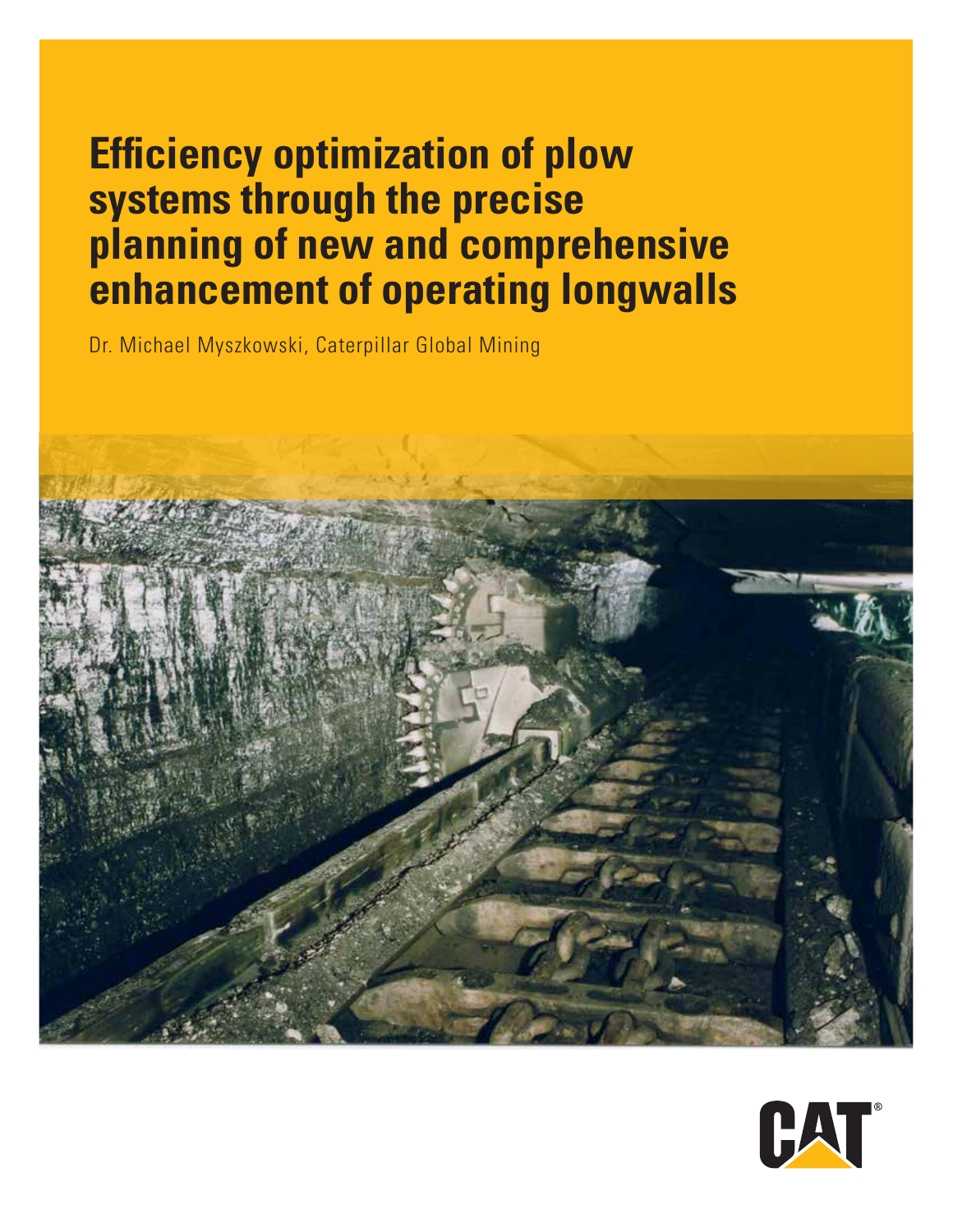### **Table of Contents**

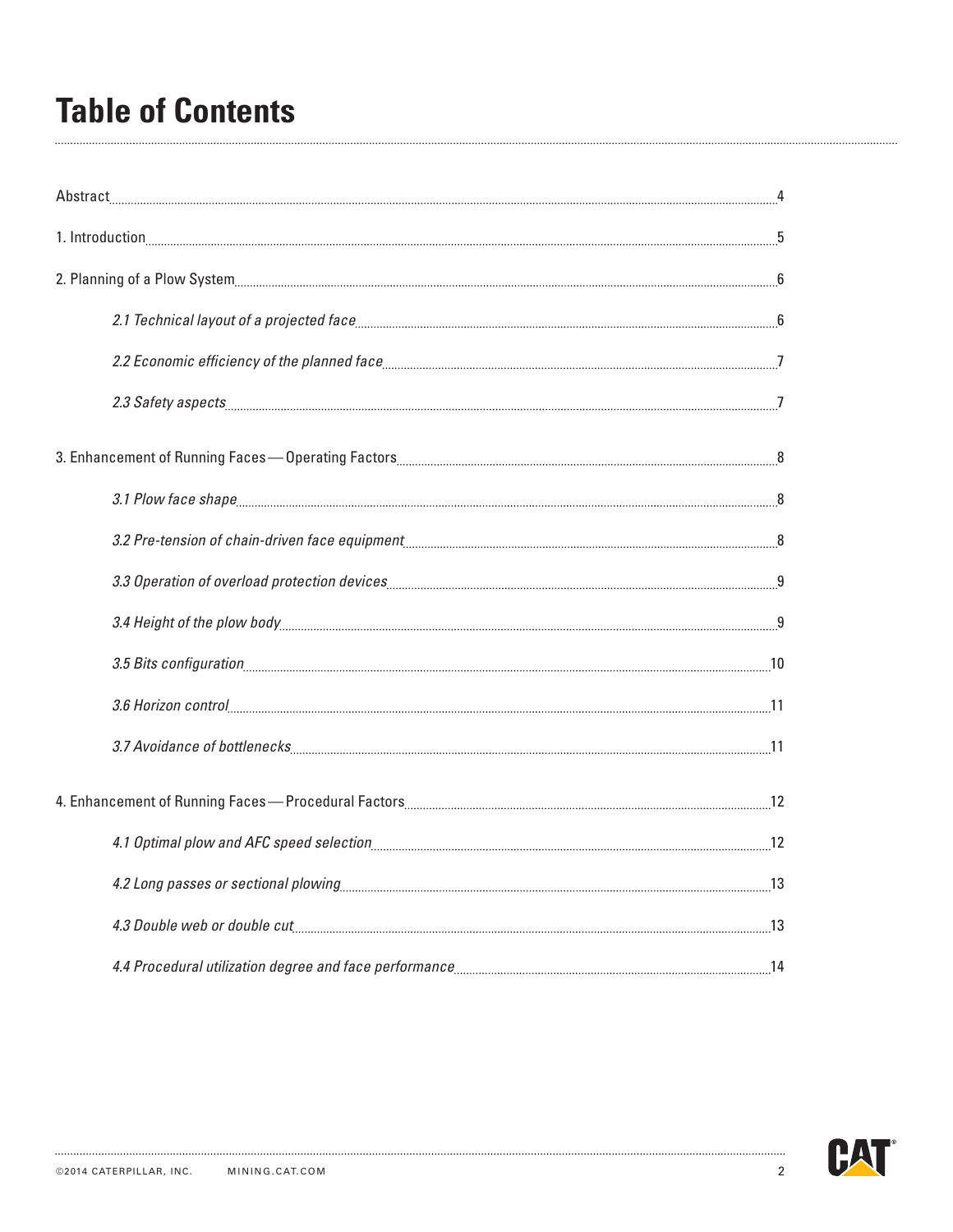### **Table of Contents**

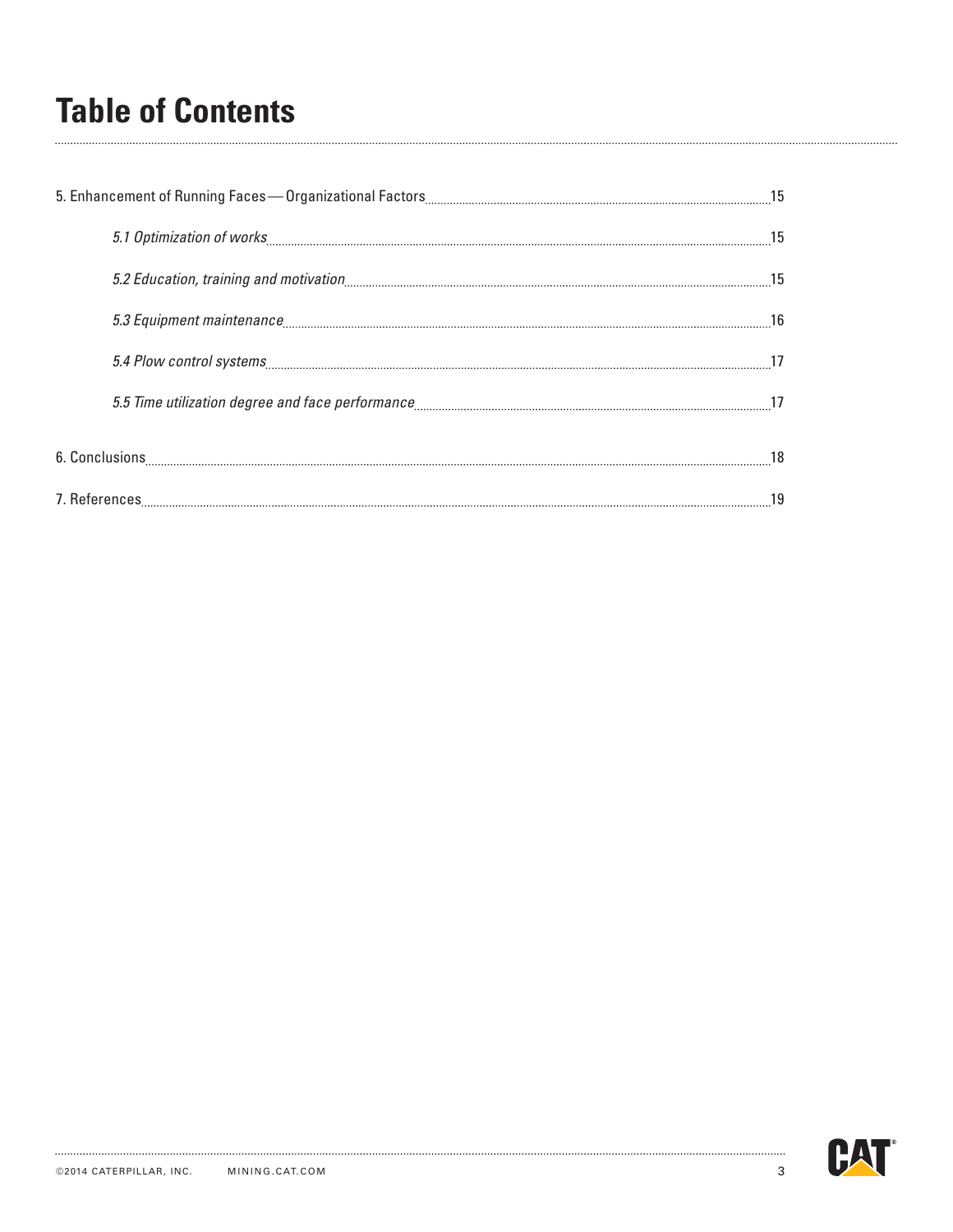### **Abstract**

Plow technology has reemerged and increased in importance in recent years, as many operators worldwide searched for an effective technology for extraction of thin and medium-thickness coal seams. Plow systems have significantly improved recently, resulting in higher production from plow faces. Nevertheless, there is an appreciable potential for further performance increase by the means of optimal technical, procedural and organizational improvements. One very important factor for the achievement of planned production rates is a correct plow face design. On the other hand, a performance improvement is possible in many cases without significant changes of the longwall system, instead simply requiring consistent analysis and effective realization of conclusions. The main message of this paper is that production can be strongly increased—even doubled—by paying careful attention to the correct design and optimal operation of a plow face.

#### **KEYWORDS**

Plow longwall operation, proper design, operational procedural and organizational factors, performance improvement and efficiency increase.

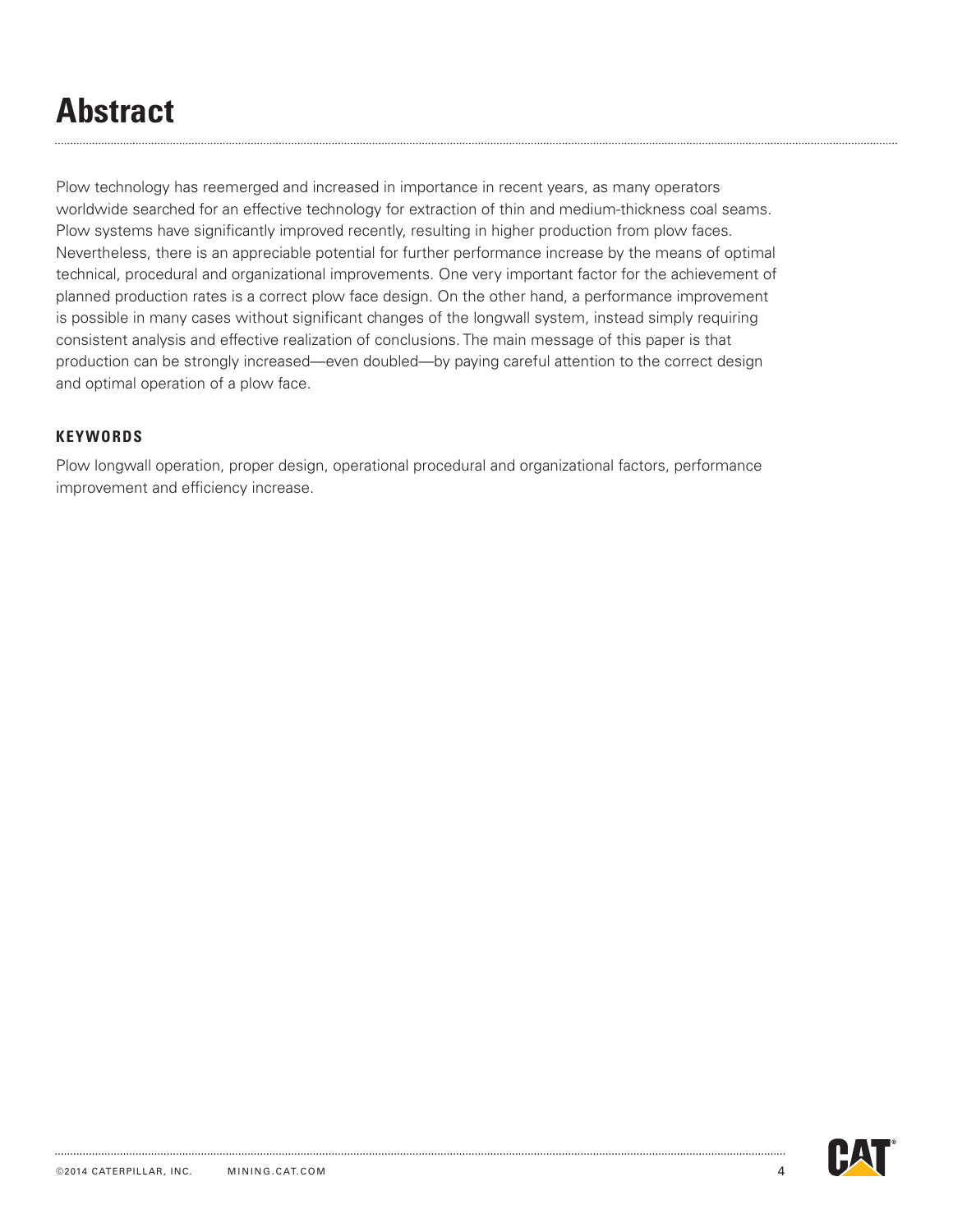## **1. Introduction**

Plow longwall systems have been working for more than seventy years. In that time, thousands of plow faces were in operation worldwide. The technical layout of plows has changed dramatically since the first years. The rated power increased by 10 to 12 times, the equipment became decisively more powerful and—most importantly—computer-based systems were implemented to control plows, allowing their full automation. There is a clear correlation between these factors and the performance of plow faces, clearly identifiable by analyzing the respective numbers from the last four decades. On the other hand, the total running time of plow systems has generally moved within a specific range over the years, proving to be difficult to increase. This paper concentrates on technical, operational, procedural and organizational factors aimed at maximizing performance, as in most cases there are numerous opportunities to increase production significantly without changing the overall system configuration.

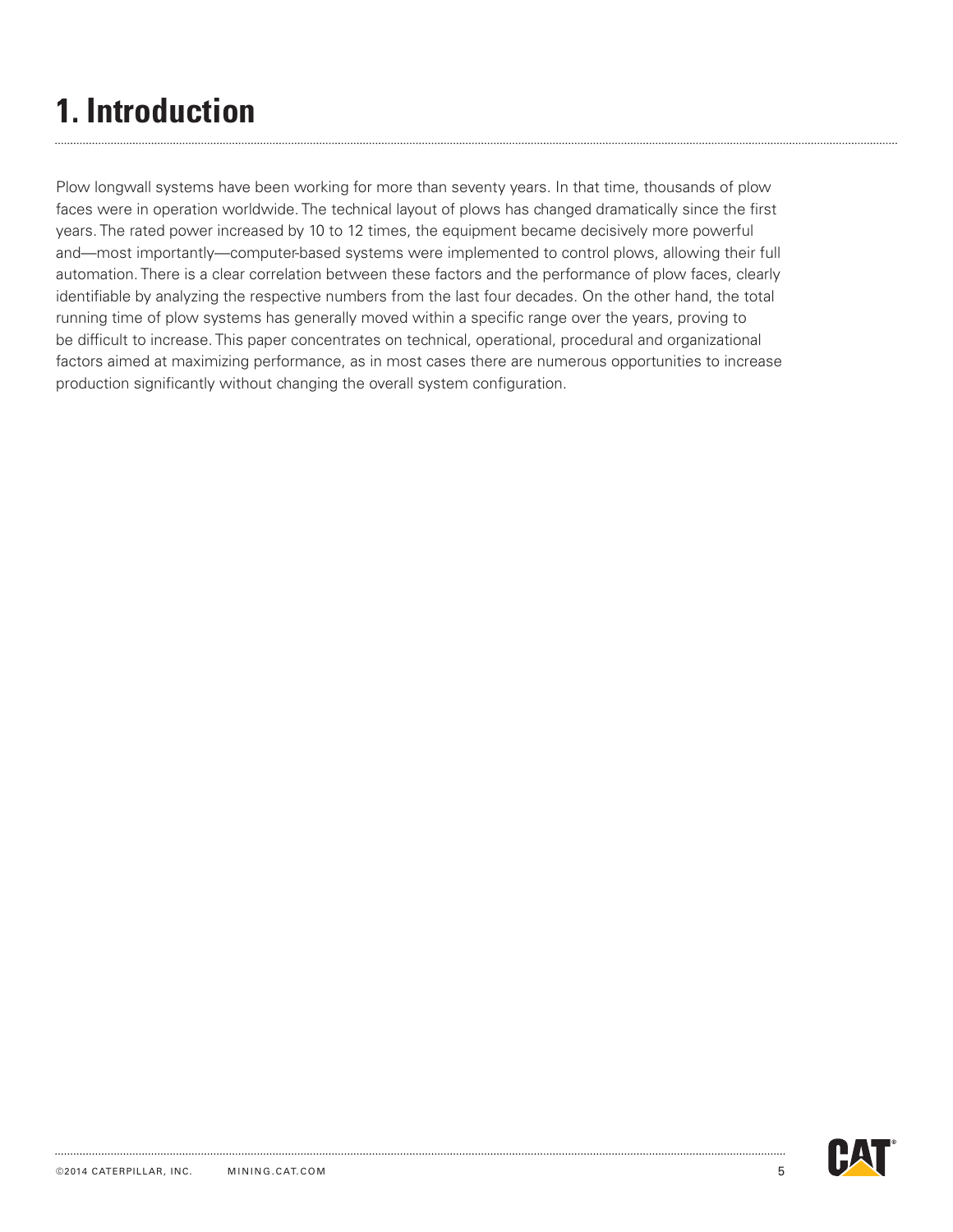## **2. Planning of a Plow System**

#### **2.1 TECHNICAL LAYOUT OF A PROJECTED FACE**

The technical layout of a longwall has a crucial influence on its future performance. In this phase, an in-depth analysis of all data, and information, influencing factors for all the important areas is critical.

In general terms, the equipment selection for a planned face depends on the required production in connection with the all-important mining, geological and logistical factors, as well as the disposable financial means. It is vital to select the face equipment in a coordinated way in order to reach the highest production and to avoid bottlenecks, which could hamper production. Choosing the right equipment has to be carried out thoroughly, as potential mistakes during the design phase can only be mitigated later through immense effort, if at all. In the case of plow faces the most important equipment features that count are:

- Installed power and speeds of plow and AFC
- Plow body type and height range
- AFC width and spill plate height
- Discharge type
- Height range and support density of shield support
- Type of automation and control system
- Power supply
- Conveyance method for extracted material



*Exemplary plow face layout*

Modern plow systems use gearboxes with overload protection for both the plow and the AFC. The overload protection secures the chains against forces resulting from rotational energy stored in turning motor rotors. For that purpose, multi-disk clutches are used to limit the carried torque.

Another important element of modern plow systems is the use of variable frequency drives (VFDs). These drives contribute the following properties:

- Protection against electric network overloads
- Unlimited number of start-ups of asynchronous motors
- Infinite speed setting ranging from 20-120% of nominal speed
- Equal load shearing between two drives

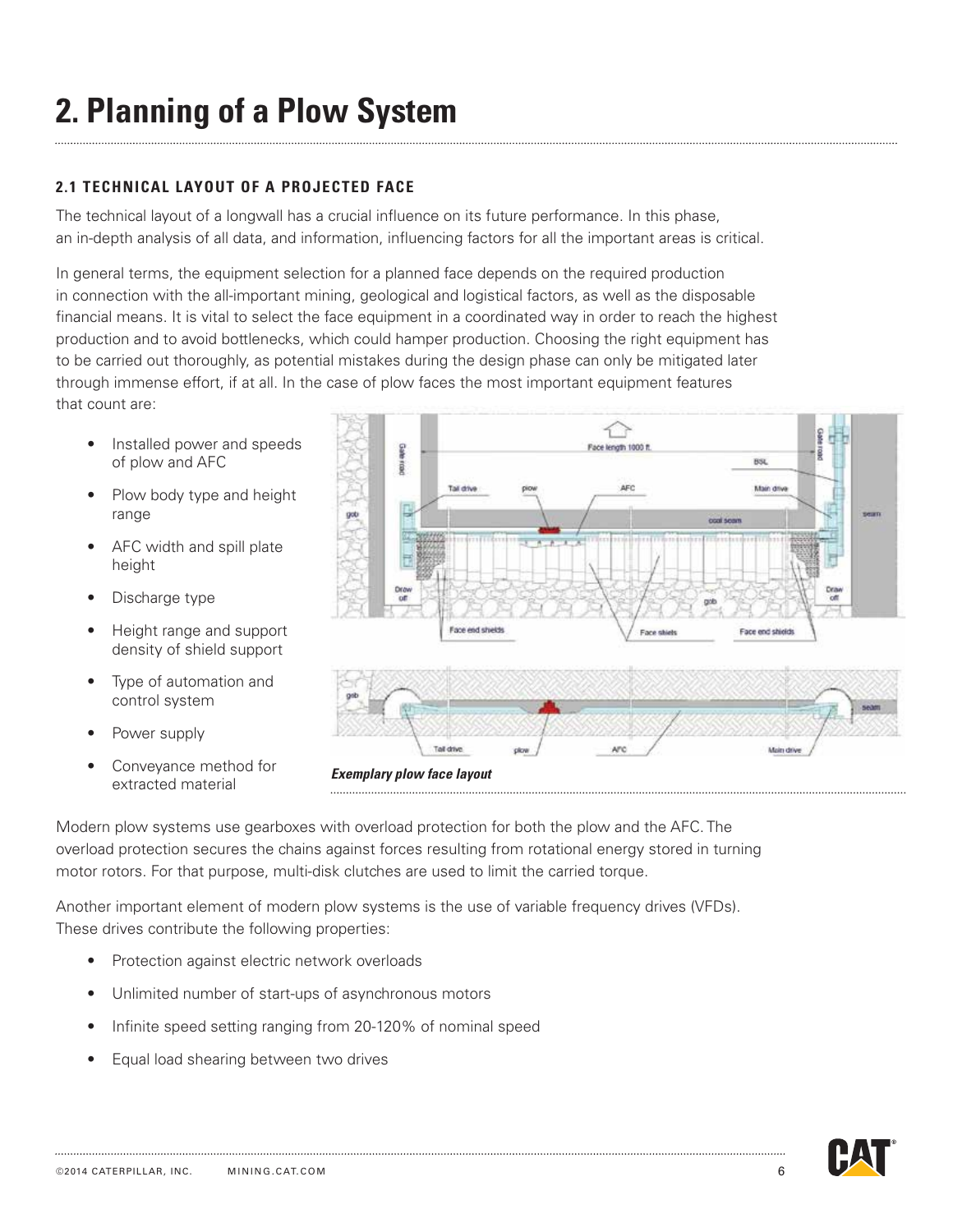### **2. Planning of a Plow System**

#### **2.2 ECONOMIC EFFICIENCY OF THE PLANNED FACE**

While planning for new equipment, the lowest capital cost possible is frequently the pivotal criterion. While designing a new plow face, the cost-effectiveness of applied equipment should be a subject of in-depth analysis. In this phase, analysis of all initial capital expenses for different options should be carried out. Furthermore, operational, repair, maintenance and overhauling costs for the complete service life of the equipment should be identified and calculated. Last but not least, the overall production rate and total tonnage considered over the whole operating life for the options in question should be thoroughly examined and collected.

With these numbers in hand, the lowest cost for one ton of saleable coal should be the determining criterion for optimal selection.

#### **2.3 SAFETY ASPECTS**

While planning a new face, all necessary safety aspects have to be consciously considered. In order to optimize the future operation, the technical and procedural design aspects should be harmonized with safety-related conditions. Restrictions related to strata pressure, rock burst, fire, methane and water hazards can have a strong negative influence on face performance.



*Plow system with dust suppression system ("water curtain")*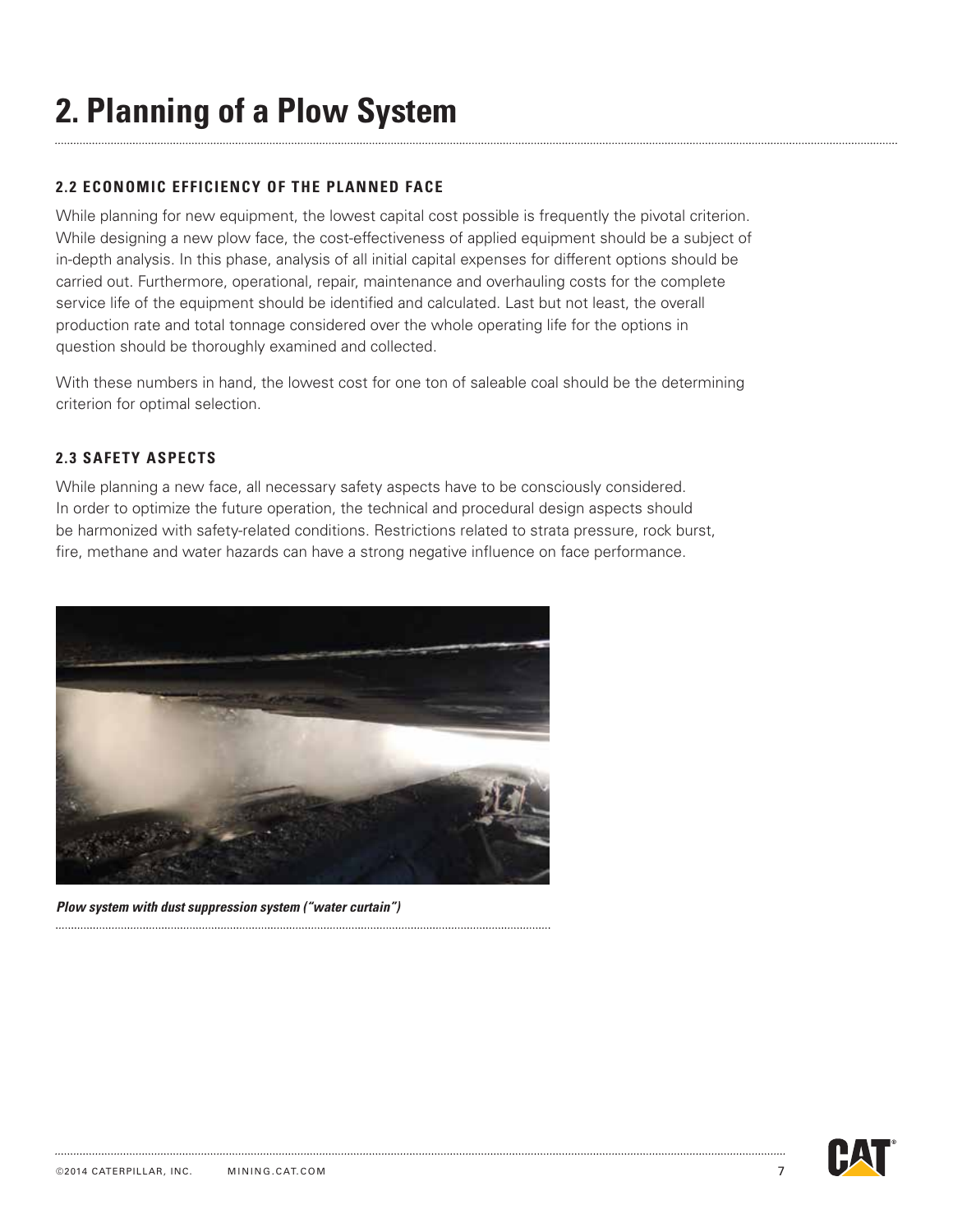### **3. Enhancement of Running Faces—Operating Factors**

#### **3.1 PLOW FACE SHAPE**

Plow faces are most commonly operated in a bow shape, where the face in the middle is more advanced than at the drives by 1–2 percent of the face length as a rule of thumb. This advance in mid-face is motivated by multiple factors:

- Allows effective horizon control along the face
- Increases avoidance of roof fall-outs
- Enables easy adjustment of differences in distance between gate-roads along a panel

The bow should not be bigger than 2 percent of the face length, or else higher-than-normal forces on the chains cause an increase of power consumption for the plow and AFC, resulting in higher wear on all movable parts.



*Plow at face end (tail drive)*

The AFC should be kept untwisted along the face. A horizontal seesaw AFC run increases frictional resistance of the plow's chain or the AFC's chain assembly.

Vertical undulations should be followed; although in case of very sharp synclines and anti-clines, a smoothing through the floor and/or roof cut can help to increase the radius of AFC vertical bends. Sharp AFC bends close to drives, especially to the main drive, should be avoided, as they strongly increase power consumption and wear.

#### **3.2 PRE-TENSION OF CHAIN DRIVEN FACE EQUIPMENT**

For the proper functionality of a plow and AFC, the chains of both devices need a correct pre-tension. Too low a pre-tension can lead to excess chain slack and result in breakages. On the contrary, too high a pre-tension causes high power consumption as well as high wear and—in the worst cases— a chain breakage.

The manufacturers of plows and armored face conveyors deliver values of optimal chain pre-tension for their products, calculated for given conditions such as rated power, chain speed, face length and type of chain(s). Nevertheless, as a rule of thumb the chain has its optimal pre-tension when the greatest allowable amount of chain slack occurs during the highest load.



*AFC and plow chain*

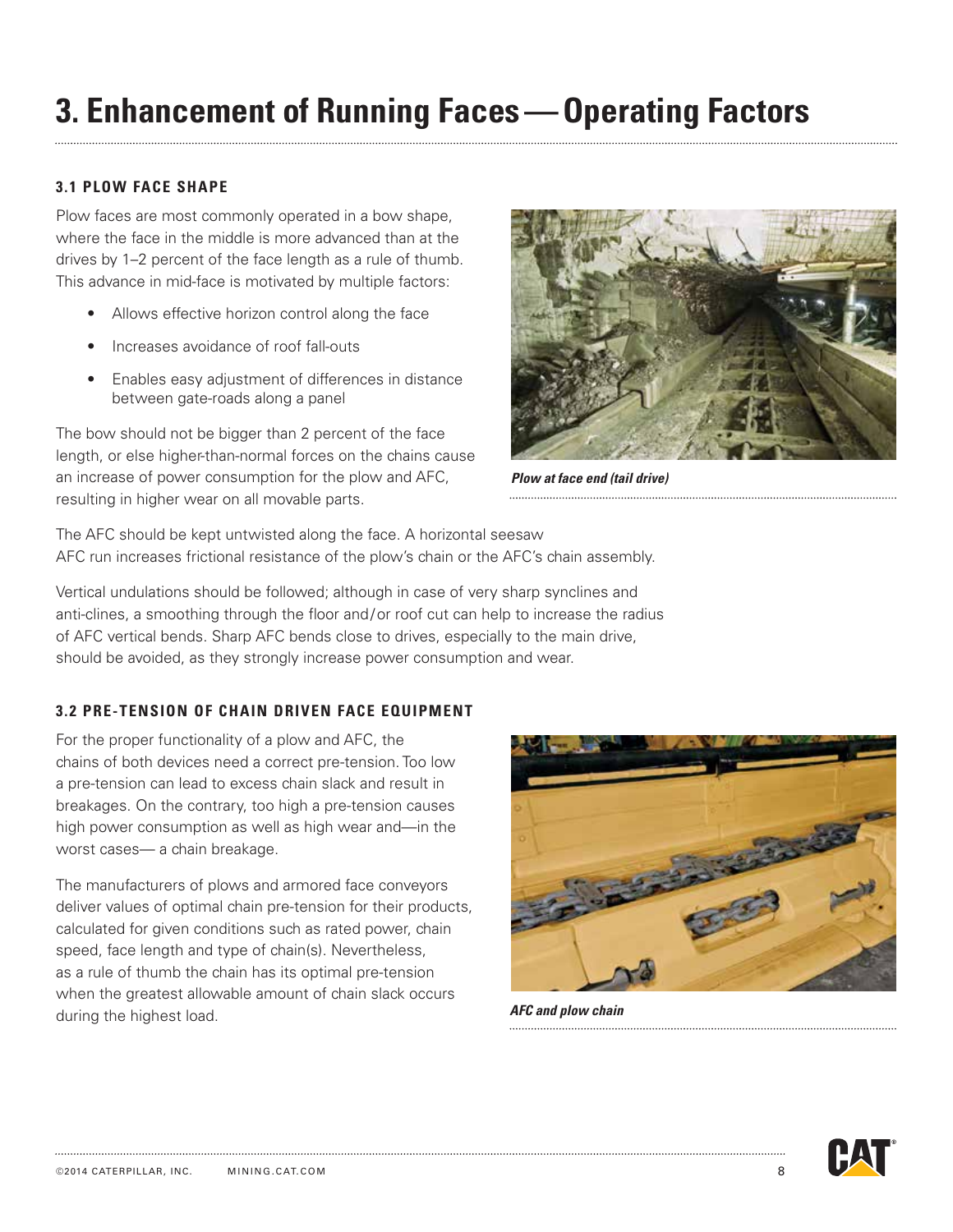#### **3.3 OPERATION OF OVERLOAD PROTECTION DEVICES**

Every comprehensive face system has its overload protection. Both the plow and AFC have overcurrent protection for their electric motors and protection against excessive torques on drives. Hydraulically driven devices like shields are protected against too high a pressure. The settings for those protection systems are vital for proper operation and protection of the equipment. As the working conditions can change over the course of a panel, these settings have to be frequently checked and adjusted accordingly.

The periodic check of overload protection settings is the best pre-condition for long operating life of the equipment. For that reason, the most important settings should be registered by control systems for a troubleshooting analysis.

#### **3.4 HEIGHT OF THE PLOW BODY**

Contemporary Cat plow bodies have an adjustable height. The main height adjustment is carried out by adding or removing intermediate extension blocks to the plow body. The height of a single intermediate extension block amounts to 250 mm. Intermediate blocks can easily be stacked, allowing height adjustment over a wide range. The continuously adjustable middle bit column can be used for the fine setting of the plow body height. The adjustable bit column can be extended by 300 mm.

Plow body height amounts to 60-80 percent of the face height in most cases. The top layer of coal seam left at the roof falls down after a number of plow cuts. This method of plow operation delivers a number of advantages, such as:

- The highest attainable webs
- Low wear of plow body guidance parts because of small lever arm
- No cutting of the roof by top bits
- No danger of potential collisions with canopies

As coal gets harder, cutting at full face height can prove necessary; as growing coal hardness can cause the parting of the seam at the roof to deteriorate in many cases. In this situation, the plow height is the same as the face height, with all of the disadvantages connected to that type of operation.

As a general rule, the height of a plow body should be kept as low as the circumstances in the face allow it to be.



*Exemplary plow body height options*

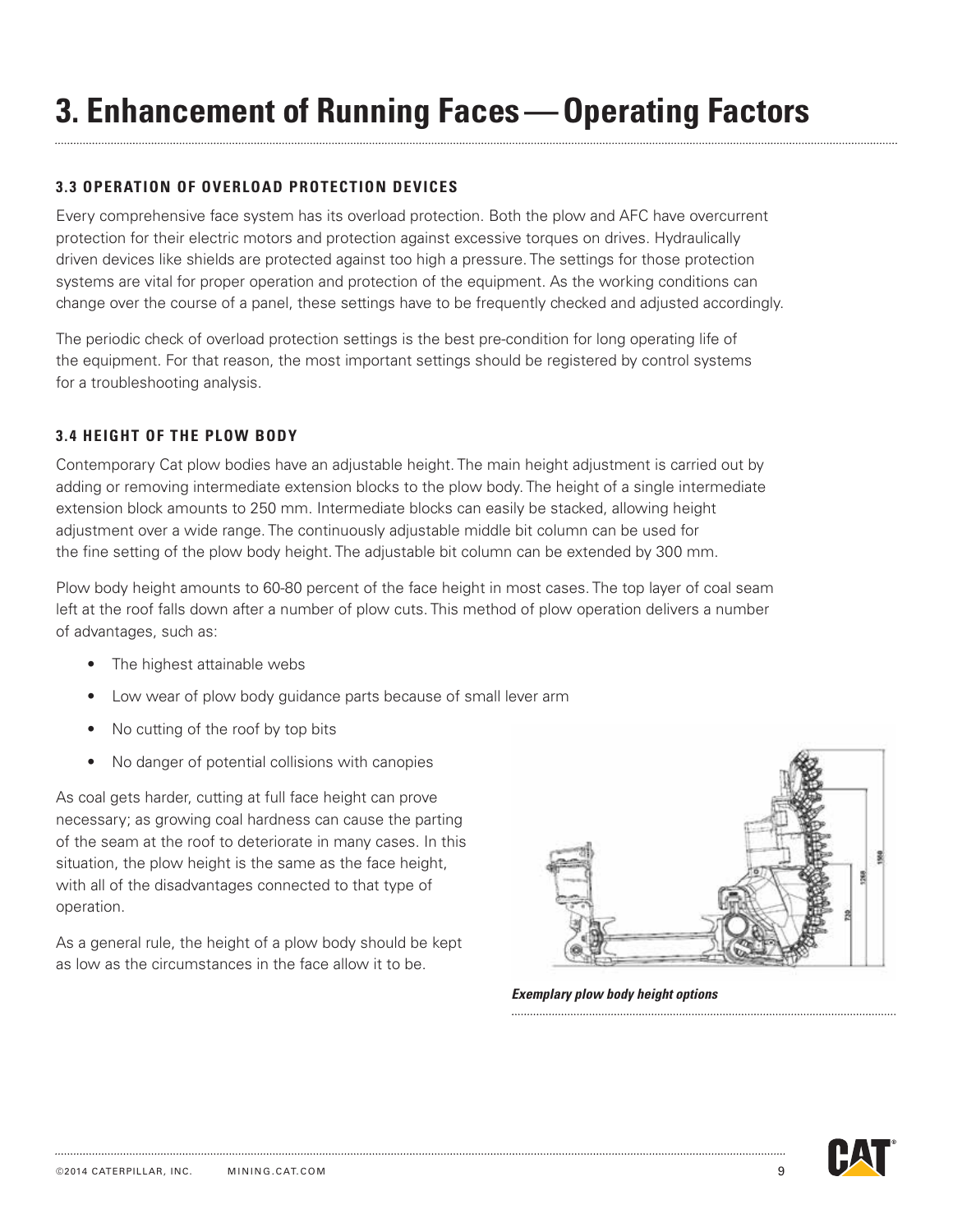### **3. Enhancement of Running Faces—Operating Factors**

#### **3.5 BIT CONFIGURATION**

Bits used on today's plow bodies are divided into several categories:

- Carving bits short
- Carving bits long
- Bottom bits
- Top bits

The carving bits are narrower than the bottom or top bits. For hard seams or for seams with dirt bands, the plow body is normally equipped with all short carving bits apart from the lowest and highest bit holders, where bottom and top bits are used accordingly. In case of weaker seams, short and long carving bits are staggered on a plow body. This configuration delivers higher stability in the vertical run of the plow body and lumpier coal.



*Bottom bit, left side*

*Bottom bit, right side*

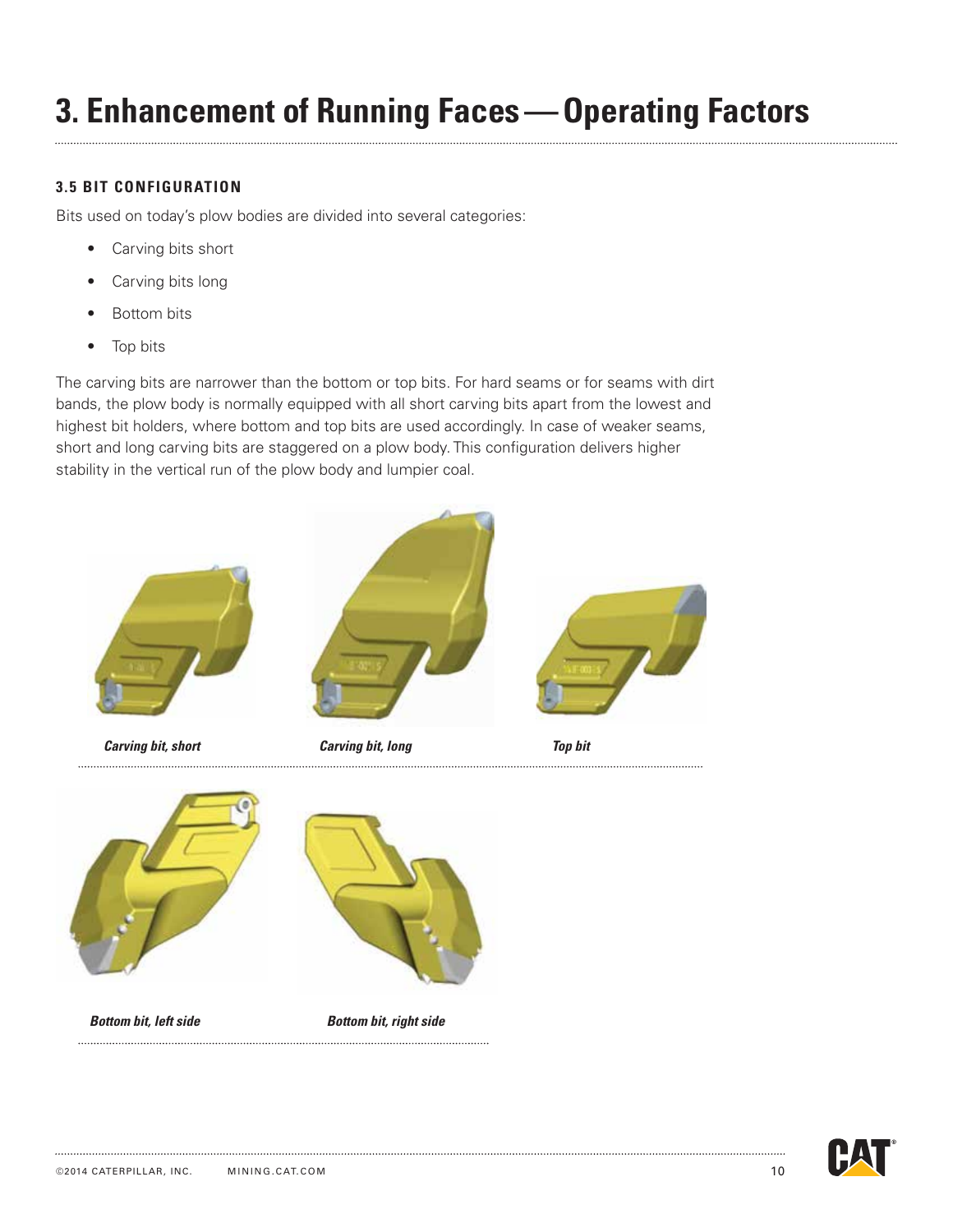### **3. Enhancement of Running Faces—Operating Factors**

#### **3.6 HORIZON CONTROL**

Proper navigation of a plow system along the coal seam is one of most important activities on a plow face. There are two complementary mechanisms for height control.

- Vertical position of the bottom bit on the plow body. There are four different positions on every plow body: two for diving, one neutral and one for climbing. The setting of the bottom bit position has an influence on the complete face length.
- Position and angle of plow guidance and AFC pans along the face by means of horizon control (called also outrigger steering) mechanism. Hydraulic cylinders placed on the gob side of pans allow operators to set guidance inclination toward the coal face, causing the plow to dive or climb.



*Outrigger steering cylinder for horizon control*

On a hard floor, horizon control requires no action. Once a neutral position of bottom bits and outrigger steering cylinders has been found, the plow system will glide automatically along the seam-floor layer.

The situation is more complicated in case of a weak floor. Efficient horizon control on a weak floor demands skill from the workforce. When starting a face on a new seam, miners need to first learn the behavior of the AFC under new conditions and find the optimal settings by trial and error. The horizon control is one of most difficult operations on plow faces, as the outrigger steering is very sensitive and changes in settings can only be observed by the next shift. Therefore, the workers who made the changes cannot observe the results of those changes, which complicates the learning process. For that reason, moderate adjustments to outrigger steering settings are recommended for an inexperienced workforce.

#### **3.7 AVOIDANCE OF BOTTLENECKS**

In order to optimize the use of longwall equipment, all elements of the face and coal clearance have to be harmonized. Otherwise, less capable elements of a longwall system will present a weak link in the production chain. As a result, the overall performance of a longwall decreases.

It is important in the design phase to consider all influencing factors resulting from:

- Geology—properties of the seam and adjoining rock
- Strata pressure—roof support in gate-roads and in the face
- Ventilation—air supply, methane occurrence
- Energy supply—electric energy, compressed air, hydraulic emulsion, water
- Logistics—conveying of coal, material transportation, personnel movement
- Control system efficiency and functionality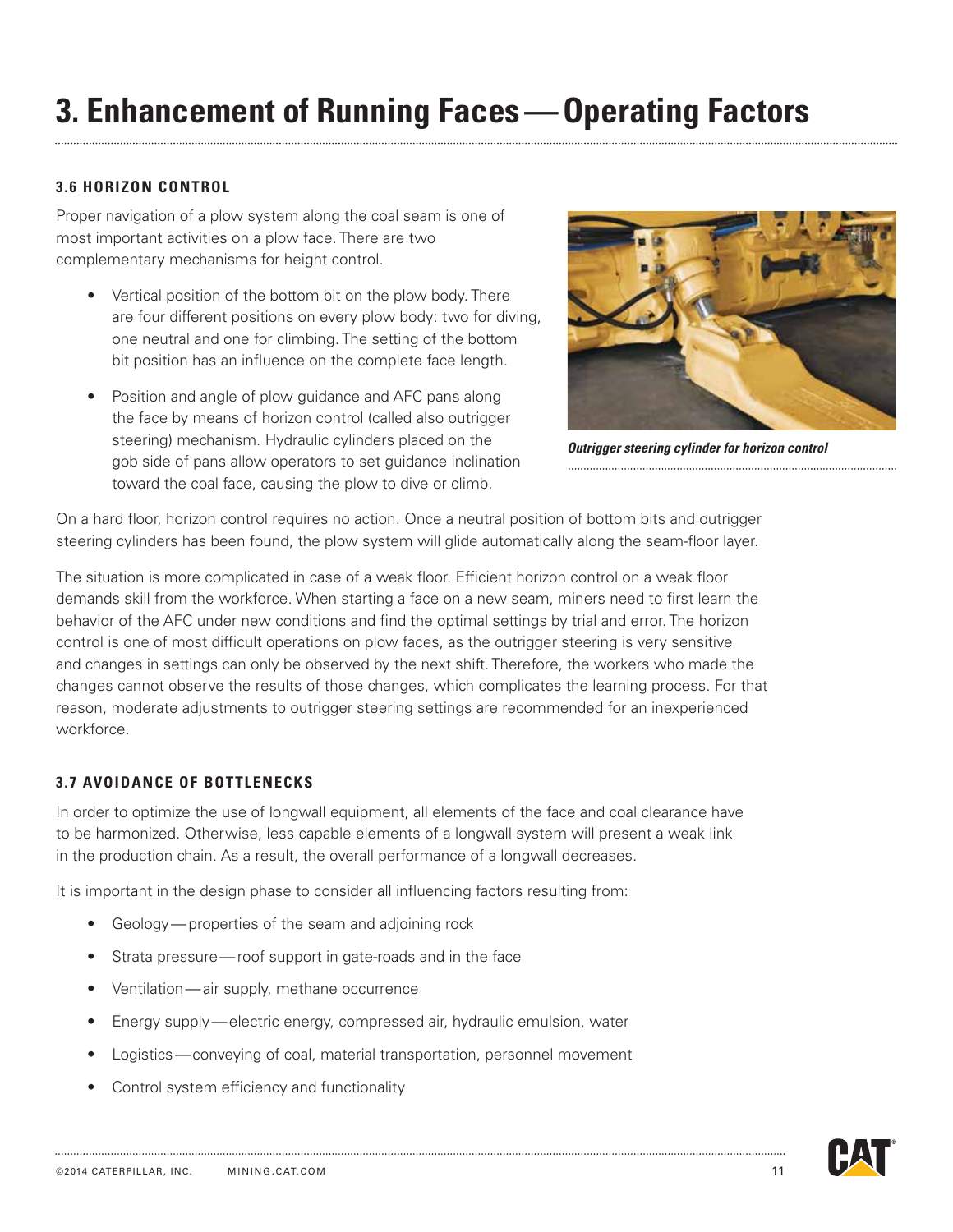### **4. Enhancement of Running Faces—Procedural Factors**

#### **4.1 OPTIMAL PLOW AND AFC SPEED SELECTION**

Plow and AFC speeds have to be considered very precisely, as they are crucial to the performance of a plow face. When selecting speeds, a number of influencing factors have to be analyzed.

- Achievable plow cutting performance and according coal stream on AFC
- Available cross section of all conveyors
- Admissible torques of gearboxes
- Maximum permissible chain forces
- Maximum utilization degrees

Every longwall is unique in some way, so there is no universal procedure that ensures optimal plow performance. The most common procedure used in recent years is the "overtaking procedure" with 3 m/s speed of the plow and 1 m/s speed of the AFC. At a proportion of both speeds equal to three, the coal stream coming from the face is basically constant while plowing with long passes. The AFC is covered partially by threefold layers of load. If the required cross section of the conveyors is smaller, the speed proportion will be smaller than three.

In case of very weak coal and high faces the so-called "combination procedure" is used. At this procedure, the plow is moving on the pass to the tail drive with a speed comparable to the AFC speed, and on the pass to the head drive, i.e. while traveling in the same direction as the AFC, is moving with half speed. There are no multiple layers of load on the AFC at this procedure and thereby the coal stream is relatively low, allowing usage of conveyors with a small cross-section or operation with very high webs at wide AFCs.



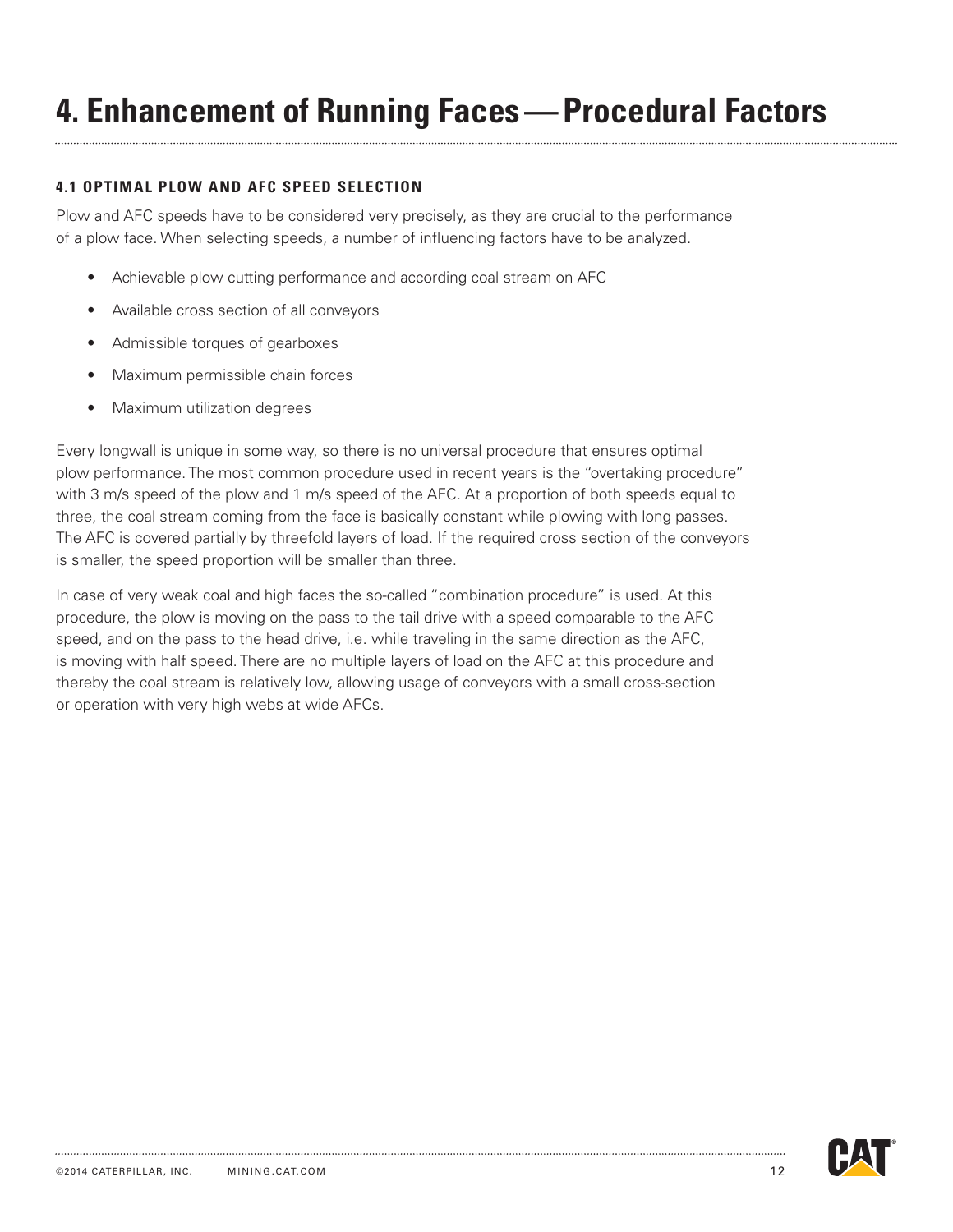### **4. Enhancement of Running Faces—Procedural Factors**

#### **4.2 LONG PASSES OR SECTIONAL PLOWING**

In the early decades of plow face operation, extraction was carried out using a method called "sectional plowing". In this procedure, reciprocating plow movements in a certain section of the face were piloted by miners distributed in that area. After the face was advanced as far as intended, the roof support was advanced in this face section and the piloting team moved to next one. Typically, a face was divided in several sections. This type of operation was also used in face areas with roof fall-outs or faults, in order to better control the face.

In recent years, a method of plowing from one drive to another was systematically implemented. This type of operation was enabled mostly due to implementation of effective automation. With improving control systems in plow longwalls, long passes are more and more frequently applied, as they provide decisively higher performance at the face.





#### **4.3 DOUBLE WEB OR DOUBLE CUT**

There are two methods of cutting face-end areas before moving back to the other drive.

- Cutting the face-end twice with single web
- Cutting the face-end only once with double web

Cutting the single-web cutting is used in hard seams where a double cut is difficult or impossible because of power consumption requirements and the resultant high chain forces. Cutting a face-end twice requires moving at a low speed over long distances and more frequent changes of direction, and thus more frequent switching of plow motors. These effects provoke a reduction of the procedural utilization degree and thereby cause a reduction in face performance.

If the seam hardness allows cutting with double web at face-ends, the procedural utilization factor and its related face performance increases by 10 to 20 percent.

To summarize: Double-web cutting at face-ends is preferred if technical circumstances allow the usage of this procedure.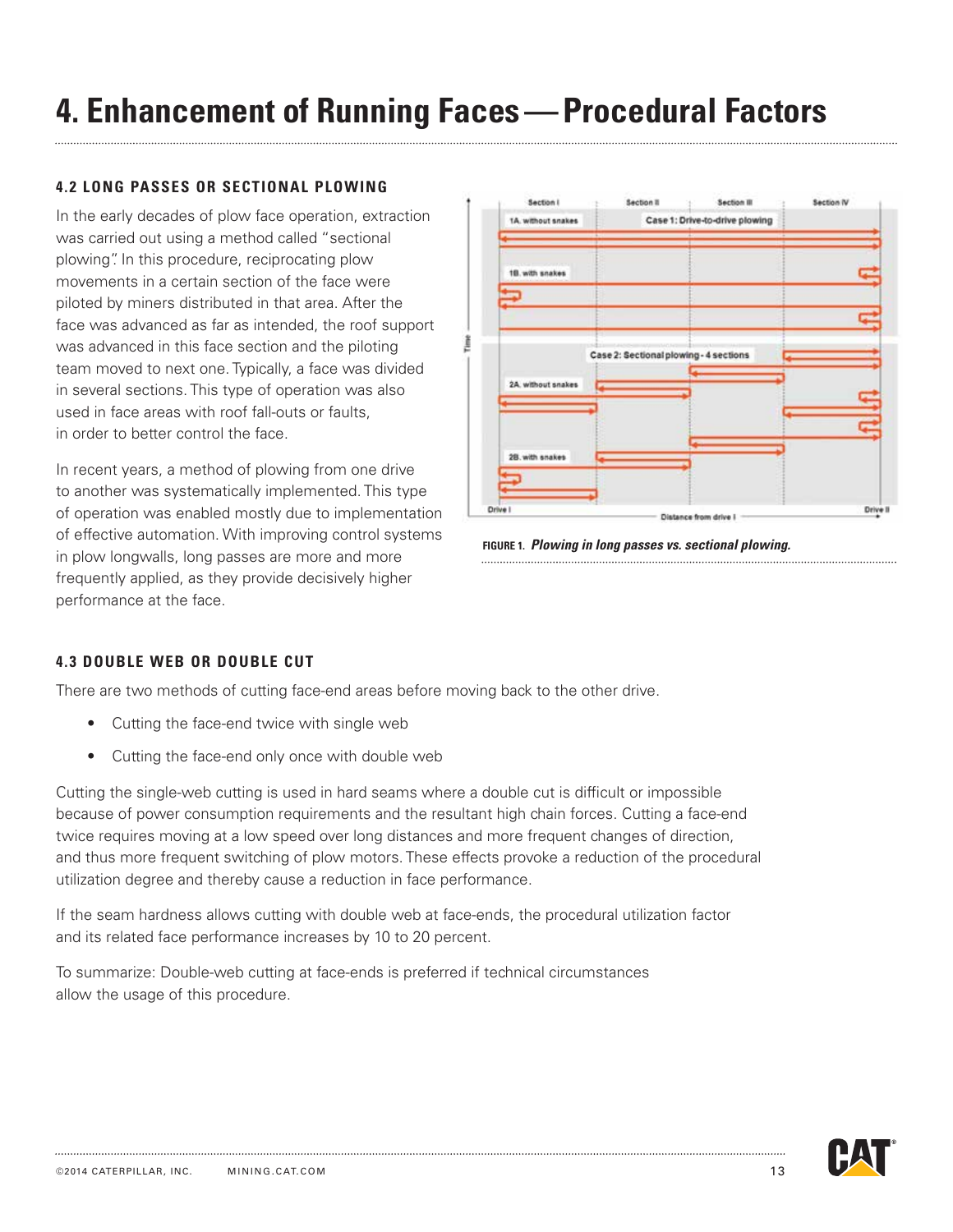## **4. Enhancement of Running Faces—Procedural Factors**

#### **4.4 PROCEDURAL UTILIZATION DEGREE AND FACE PERFORMANCE**

The procedural utilization degree (PUD) describes a production diminishment caused by time and space losses related to uninterrupted plow extraction with full web within the running time of a plow system. In other words, PUD describes the efficiency of plowing. PUD is directly proportional to daily face production, so if the PUD increases from 40 to 80 percent, the daily gross production of the face doubles.

PUD depends on the number and duration of plow moves with lower-than-nominal speeds, number of short production breaks and the length of face sections plowed with a smaller-than nominal web. In order to reach the highest possible PUD, the following recommendations should be implemented:

- Plow exclusively in long passes from one drive to the other
- Plow with double web at face-ends if circumstances allow it
- Keep the breaks between direction changes as short as possible
- Accelerate the plow body in the shortest technically feasible time
- Switch to low speed while approaching the opposite side of the face as late as possible, with consideration for the necessary safety distance

One of the most important and measurable values describing the magnitude of PUD is the number of direction changes—also known as switchovers— in a time unit during the plow running time. Figure 2 shows the range of PUD as a function of switchover frequency in an hour.

Generally speaking, the longer the face and the lower the nominal plow speed is, the higher the PUD will be. The highest PUD can be reached while plowing in long passes with double web at face-ends, while using short switching times and decreasing the plow speed in a short distance when approaching a drive.





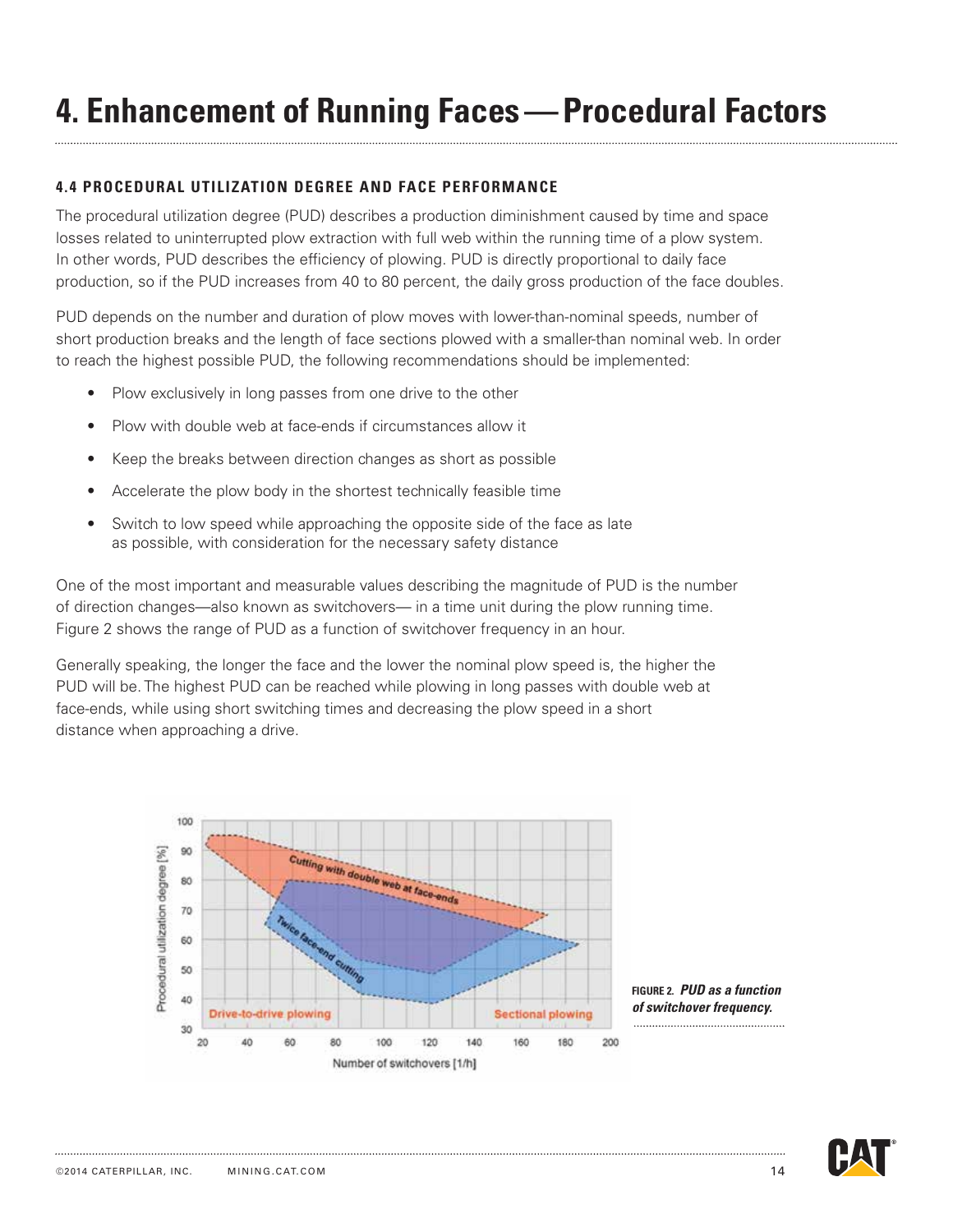### **5. Enhancement of Running Faces—Organizational Factors**

#### **5.1 OPTIMIZATION OF WORKS**

Good organization of works and discipline in plow faces is crucial in order to reach satisfactory performance. Frequent interruptions of work can be found at almost any longwall face. The most common reasons for those breaks are:

- Load congestion at conveyors
- Switching on the emergency brake
- Interruptions in power supply
- Overloads of plow or AFC
- **Material transportation**
- Works at face-ends

Many breaks can be avoided by having a good organization of work in and around the face and employing a disciplined work force. A wide knowledge of the activities in the working time is crucial when attempting to optimize operational sequences. That is why it is vital to observe the operation and analyze the breaks in order to identify the most frequent and time-consuming interruption of work.

#### **5.2 EDUCATION, TRAINING AND MOTIVATION**

An educated workforce is crucial for achieving higher production levels. Money and time used for vocational education and intermediate training proves to be a very good investment. The complexity of contemporary plow systems requires in-depth knowledge of equipment control. The majority of devices and machines working in plow systems are controlled by microprocessor-based units with a wide variety of functions, which have to be well known to the workforce in order to reach sufficient operating efficiency. On the contrary, faulty operation caused by a lack of necessary knowledge can lead to serious damage and performance deterioration.

Some operators require a specific level of education for certain jobs. For instance, plow operators need a university degree at one of successful mining companies. This very high requirement results in high performance.

Another important attribute for a plow workforce is its motivation. Experience proves that good, motivated workers contribute decisively to more efficient and higher production. In particular, it is important to use positive individual and group motivation, initiating efforts to improve their own personality and achieve better results at work. Adequate motivation, facilitating identification of workers with their workplace and occupation, is a condition "sine qua non" for high performance. To obtain high motivation of the crew, management must be highly motivated and properly trained.

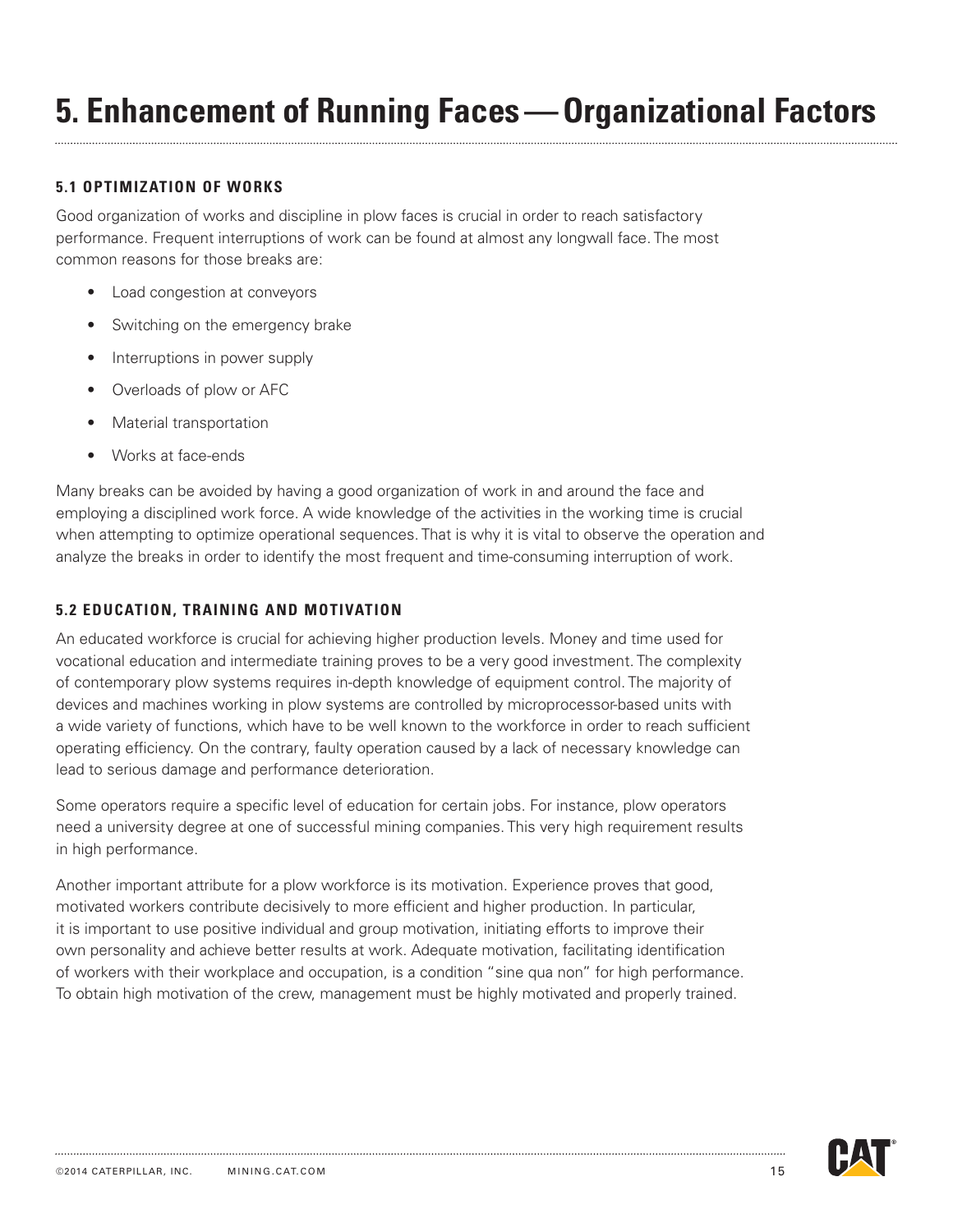### **5. Enhancement of Running Faces—Organizational Factors**

#### **5.3 EQUIPMENT MAINTENANCE**

In order to avoid damage resulting in production losses and high repair costs and to keep the face equipment operational, continuous maintenance is required. The equipment working in underground longwalls today is highly sophisticated. This property— in connection with the dynamic type of operation and very harsh conditions underground—creates high requirements on regular equipment maintenance. A relatively small and uncomplicated action carried out in time can often help to avoid serious problems and consequent losses.

Typical examples include gearboxes, where a regular check of oil quality and necessary changes of oil and oil filters allow proper operation and ensures a avoidance of damages and long service life.



*Maintenance in the plow face*

Another important subject of maintenance is the hydraulic high-pressure supply system. A proper hydraulic medium with sufficient concentration and filtration—and without dangerous minerals or organic contaminations—is crucial for efficient and faultless functionality of a hydraulic face system. Deterioration of hydraulic emulsion quality can cause extensive damage to components, which can hamper the operation, decreasing face performance. As these damages can be widespread, the necessary repairs are expensive and time-consuming. For that reason, a frequent and detailed inspection of emulsion quality and check of hydraulic equipment is an important pre-condition for faultless face operation. Correct maintenance means saving a lot of money.

Good maintenance requires a high level of "technical culture". This is one of the more difficult topics to cover when implementing a modern technology. If resources are sufficient, purchase and implementation can be realized in a relatively short period. The more complicated task is the change of workforce attitude to new technologies. This is what the term "technical culture" means. In order to change that attitude, a constant "technical indoctrination" over long time periods is required.

It is important at this point to mention the implementation of condition monitoring at modern longwall systems as a part of preventive maintenance. This condition monitoring should include online monitoring of the most important longwall machinery. Condition monitoring covers constant surveillance of all the main parameters, including vibration monitoring. Such a system means slightly higher capital expenses for operators, but allows much deeper analysis of machinery health, which helps avoid surprising damage and significantly elongates the machine's life cycle.

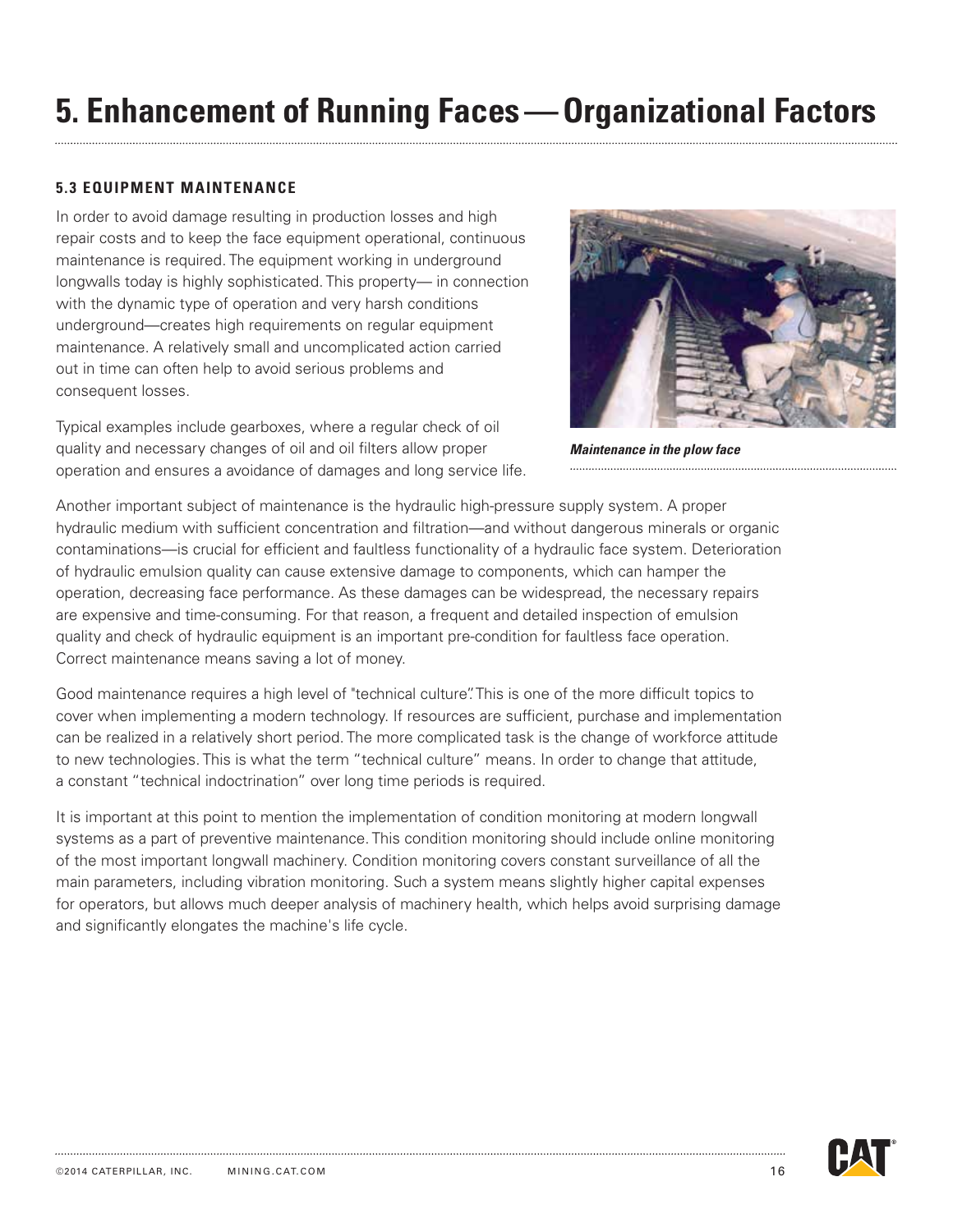## **5. Enhancement of Running Faces—Organizational Factors**

#### **5.4 PLOW CONTROL SYSTEMS**

The control system is one of the most important components determining the magnitude of plow face performance. Modern plows are controlled either from a cabin located in the energy train underground or in a special control room on the surface. The majority of plow faces worldwide have control cabins underground. In Germany, all plow faces have been controlled from the surface for many years.

As data transfer distance is not important anymore thanks to modern fiber optics, it can be assumed that future plow control systems will be carried out from surface centers. A control center at the surface has wider functionality than a narrow cabin underground. In contrast to the underground cabin, where the space for control devices is limited, in surface control centers all important information is presented directly on several monitors without any need to switch between applications.



**Figure 3.** *Surface control center at a German mine*

The control center plays an important role in achieving high production. The dispatcher's duty—in addition to the effective control of all plow system devices—is to react as quickly as possible in case of any unscheduled breaks. In order to act effectively, the dispatcher has to have direct access to all relevant monitoring systems, including power supply, pump stations for high pressure medium as well as for cooling and spraying water, conveyors with bunkers and shaft, ventilation and methane control, material transport, etc. Having all this information at a glance allows quick reactions in case of a stoppage. Considering that, in the case of high performance plow faces, a one-minute break means a loss of 15 to 30 tons, the importance of a quick reaction in unusual situations becomes obvious.

#### **5.5 Time utilization degree and face performance**

The time utilization degree (TUD) is a proportion of total daily plow running time to daily face operating time, expressed in percent. A certain part of a working day in a face is used for scheduled maintenance or other activities that are necessary for proper operation but require a stop in production. Furthermore, an increase of production within the running time is difficult and expensive to achieve; increasing the plow's uptime is much easier and does not require significant investments. But it does require good organization and work discipline.

The operating time of an average plow face accounts for 18 to 22 hours a day. A part of that time is necessary for process-indispensable operations. The residual time can be theoretically used for production. Unfortunately, based upon available statistics less than half of that time is used for active production. The rest is lost for various reasons that are frequently trivial.

The longer the total daily running time of a face, the higher its production. Improvement of organization is the easiest way to increase TUD and, therefore, increase production.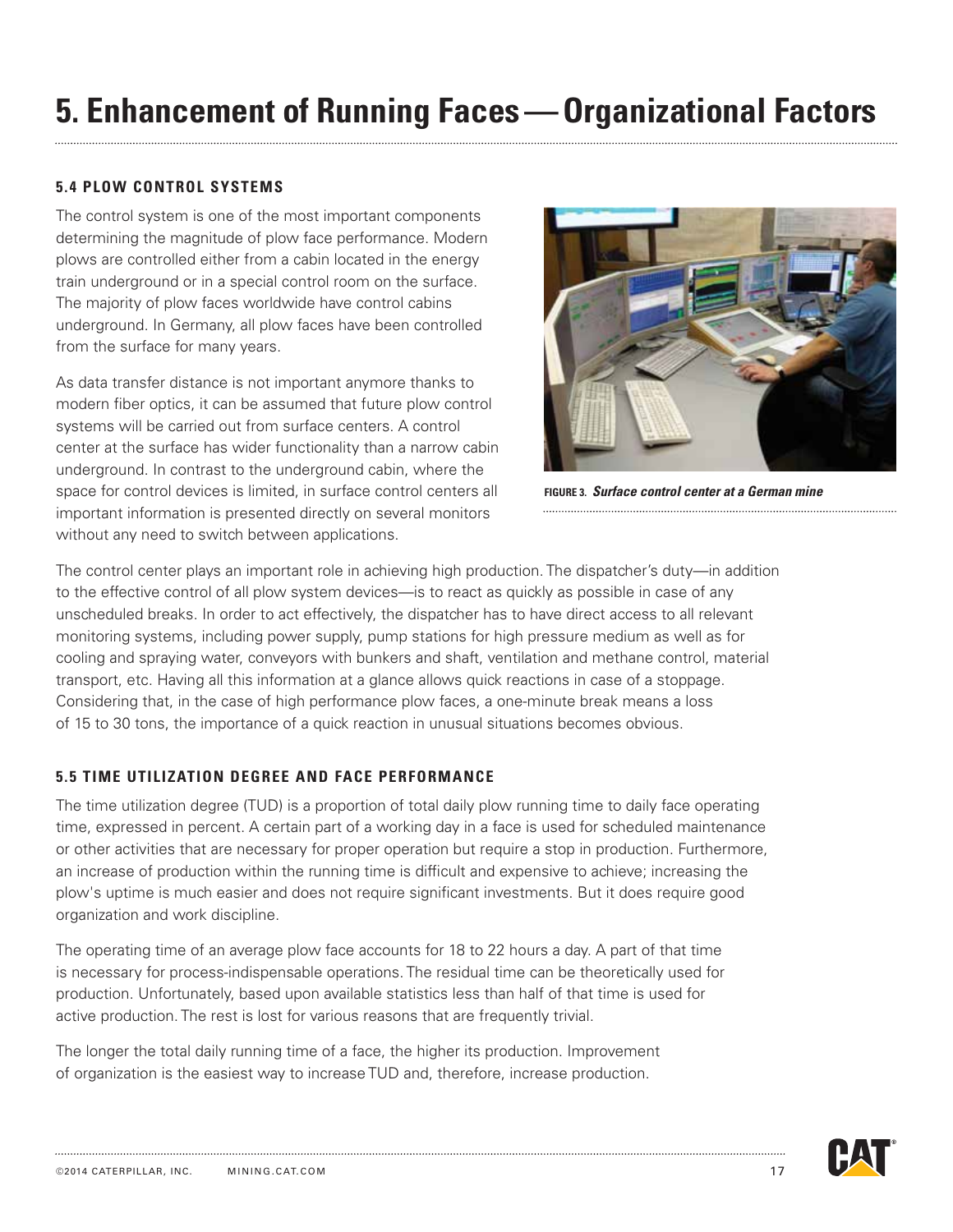### **6. Conclusions**

Plow systems have significantly improved over more than seventy years of operation worldwide. The size and installed power increased dramatically, and control systems were implemented and improved, allowing full automation in some applications.

Comprehensive planning of a plow face from several important perspectives is an important pre-condition for reaching desired production volume. Potential mistakes at this stage can seriously hamper future operation, and fixing them later can be costly or even impossible.

When designing a new plow face, the cost-effectiveness of applied equipment should be subject to in-depth analysis. The initial capital costs are not the correct indicator for the equipment selection. Instead, focus on the rolling costs of one ton of saleable coal calculated over the whole life span of the equipment. Simply put, buying cheap is expensive in the long run.

An effective enhancement of running longwalls has to be regarded from the operational/technical, procedural and organizational points of view.

Important operational aspects that influence on performance of plow faces include the shape of the face, the optimal setting of plow body height and bit set, the proper operation of horizon control and avoidance of bottlenecks.

The combination of AFC and plow speeds is one of most important procedural factors influencing performance. Furthermore, the method of cutting the face-ends and the length and frequency of plow moves along the face is critical for optimal performance. All those factors affect the procedural utilization degree, used as an indicator of plow face operational efficiency.

The proper organization of a plow face plays an important role in reaching the highest production volume. In order to reach that level, a running analysis of production processes is necessary. Good organization requires a high level of miners' education with periodic training. Effective control of the plow face and successful maintenance of the equipment present further relevant issues for achieving high performance. The quality of organization in a face is expressed by its time utilization degree.

The maximization of TUD and PUD means achieving a high effective running time. The highest possible daily running time is the most important key to success.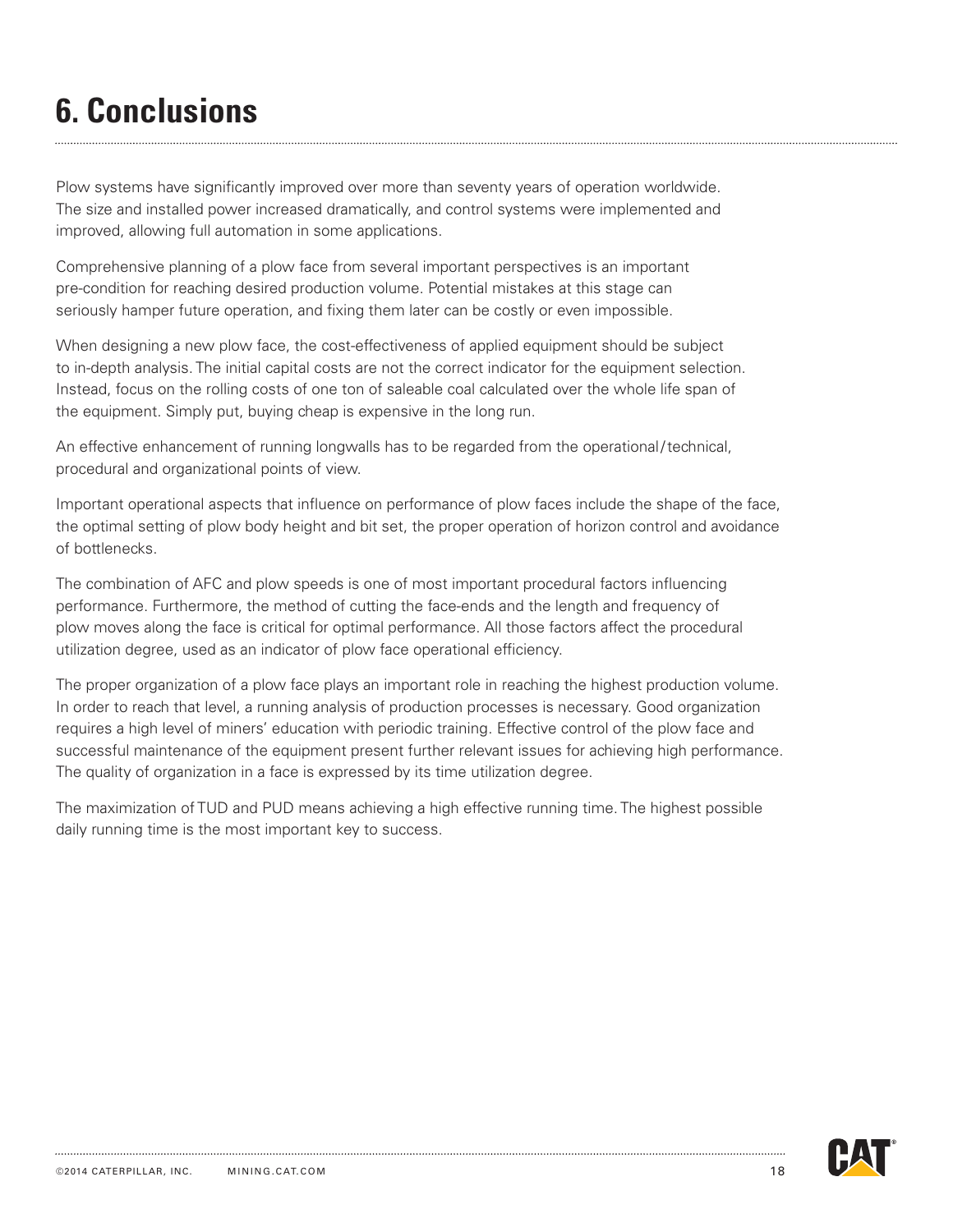### **Literature**

- [1] Paschedag, U. 2005. Advanced plow systems. Coal Magazine, Issue 7
- [2] Paschedag, U. & Filipiak, A. 2000. High-Performance Longwall Operations in Thin Seams. RWTH Aachen